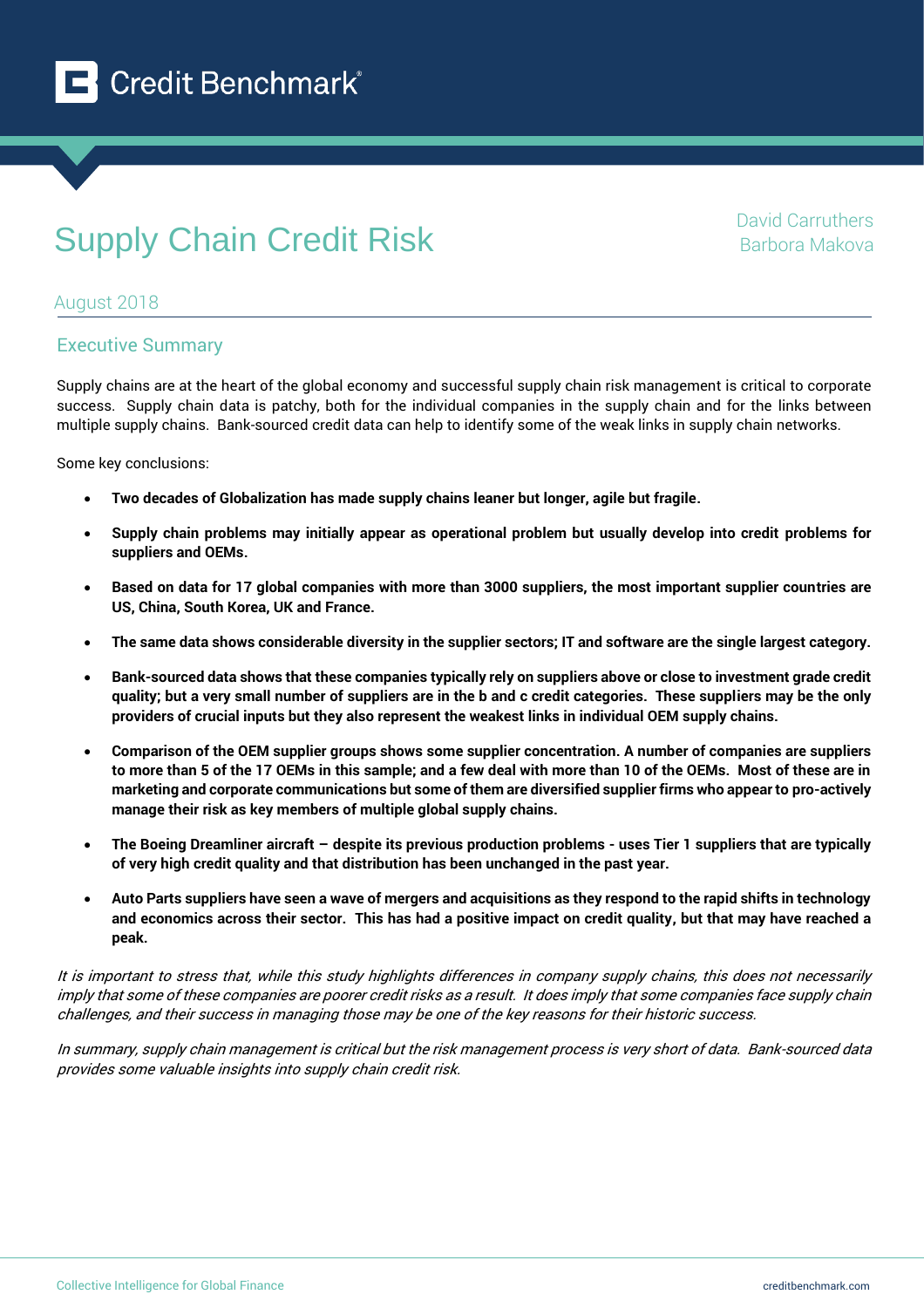## 1 Introduction

Global supply chains have become increasingly complex, and supply chain risk management ("SCRM") is a major issue for most large corporates.

Globalization of trade flows means that SCRM increasingly features in trans-national trade discussions. For example, a key issue in the current Brexit negotiations is the complexity of the supply chain across the UK and Continental Europe; some larger product sub-assemblies contain components which have repeatedly crossed borders during the manufacturing process. This is one of the main reasons that the EU is keen for the UK to stay within the Customs Union.

The development of "Just-in-Time" production processes began in the 1980s; it has squeezed working capital costs to a minimum and reduced the risk of overstocking. Supply chains are leaner and more agile as a result, but they are also potentially longer and more fragile.

This paper looks at some of the largest global corporations and uses bank-sourced data to assess the level and distribution of credit risks across their supply chains.

## 2 Credit Risk in Supply Chains

Supply chains vary in length and complexity; and the risk for each organization partly depends on its position in one or more supply chains. Figure 2.1 shows a typical supply chain with one Original Equipment Manufacturer ("OEM") positioned between suppliers and customers. Note that some of the Tier1 - Tier n suppliers may be members of multiple supply chains.

#### Figure 2.1 Typical Supply Chain



Source: National Research Council & National Academies Press

Consider the impact on Figure 2.1 of a major disruption in the form of an unexpected Tier 1 supplier or distributor/customer bankruptcy or operational issue ("Primary supply chain risk"). Or even more disruptive: a linked set of bankruptcies or operational issues between Tiers 1 and n. ("Secondary supply chain Risk"). If each link in the chain is heavily dependent for revenues on the company immediately above it, then it is possible that a failure in Tier 1 of the chain leads to a cascade of corporate and SME failures in Tier 2….n, compromising the operational and financial position of the OEM unless it is able to find a full replacement chain.

This paper will focus on primary supply chain risk but will touch on secondary supply chain risk in some specific examples.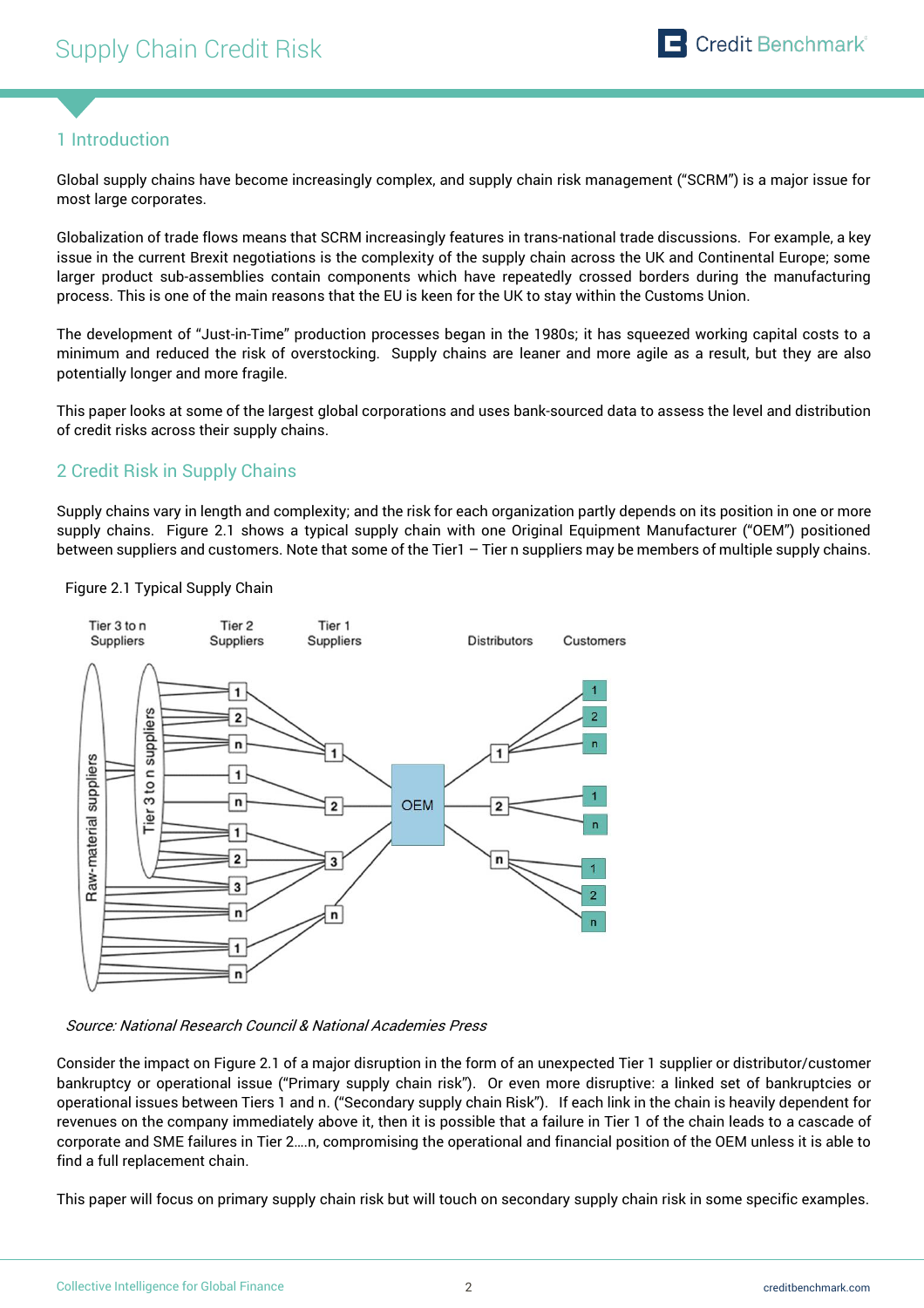## 3 Drivers of Supply Chain Credit Risk

Some of the key sources of overall supply chain risk have been identified by Ankit Kohli\* . Warning signs for a particular supplier include:

- 1. Operates in declining core market and/or revenue base is concentrated
- 2. Market share is declining, or being disrupted by new technology
- 3. Unstable management and poor supply chain management  $(!)$  the "n-Tier" problem
- 4. Macro/geopolitical/natural disaster risk exposures
- 5. Regulatory risk exposure
- 6. Poor governance and resulting environmental/social risks to business sustainability

Typical examples (from a very long list) include document archive firms being disrupted by digitization, conflict and natural disasters in raw material supplier countries, undetected fraud, the recent move away from plastics, global tariff changes  $-$  the list is long.

These warnings signs are similar to a credit risk checklist; and some of these risks have a direct impact on credit quality, while others are directly operational. But operational issues have financial consequences, and financial problems lead to operational disruption, so it can be argued that most supply chain risk emerges as credit risk in some form or another.

Some primary credit risks can be insured. Companies like Euler Hermes and Coface offer trade credit insurance to cover vendor finance and unpaid invoices, but they do not normally extend that to secondary risks - they insure invoices and debts rather than loss of revenues arising from operational disruptions. There are specialized providers of Operation Risk Insurance; these typically cover internal errors, but they are usually capped at ceilings which are too low to compensate for major loss of revenue.

This implies that companies need to take responsibility for major elements of their supply chain risk. Some automotive OEMs have raised this to an art form, with companies like Ford and Toyota maintaining detailed supply chain maps and contingency plans.

<sup>\*</sup> https://www.triplepundit.com/2015/04/12-business-and-sustainability-risks-that-can-disrupt-modern-supplychains/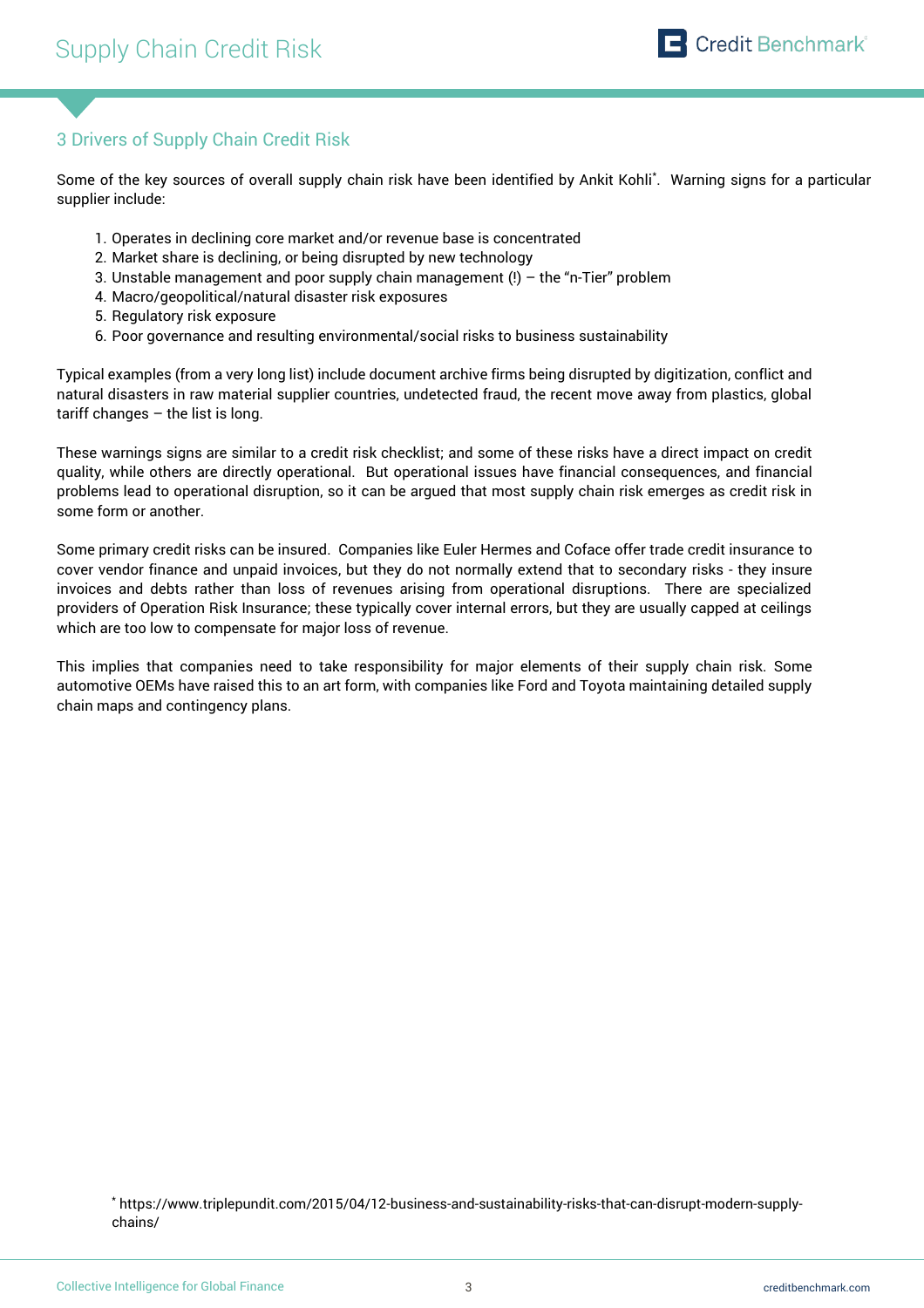## 4 Analysis Scope

This report focuses on Primary Supply Chain risk for 17 global OEM companies. These are listed in Figure 4.1, along with the number of suppliers (a total of 3,418 companies across all tiers) to each OEM identified by Factset and/or Bloomberg.

Figure 4.1 OEM analysis sample

| <b>Company</b>                | <b>No. of Suppliers</b> | <b>Parent Country</b> |
|-------------------------------|-------------------------|-----------------------|
| Samsung Electronics Co., Ltd. | 505                     | Korea                 |
| Walmart Inc.                  | 481                     | US.                   |
| Bayerische Motoren Werke AG   | 301                     | Germany               |
| HP Inc.                       | 244                     | US.                   |
| Nestlé S.A                    | 230                     | Switzerland           |
| Coca-Cola Company             | 190                     | US.                   |
| Unilever PLC                  | 178                     | UK.                   |
| Johnson & Johnson             | 170                     | US.                   |
| Cisco Systems, Inc.           | 158                     | US.                   |
| PepsiCo, Inc.                 | 144                     | US.                   |
| Home Depot, Inc.              | 141                     | US.                   |
| <b>BASF SE</b>                | 133                     | Germany               |
| Adidas AG                     | 119                     | Germany               |
| L'Oréal SA                    | 116                     | Switzerland           |
| Intel Corporation             | 107                     | US.                   |
| NIKE, Inc. Class B            | 99                      | US.                   |

#### Source: Factset, Bloomberg

Figure 4.2 shows the geographic distribution of these suppliers.

Figure 4.2 Supplier Country of Origin (Top 20, with 9 individually identified)



Source: Factset, Bloomberg

The US dominates the supplier set. This is partly because the OEM group is dominated by US companies, but it also shows that the local footprint for major US companies may be larger than recent debates have suggested. The prevalence of the UK – the fourth largest supplier – is a surprise, given that only one company (Unilever PLC) in the OEM set is domiciled in the UK.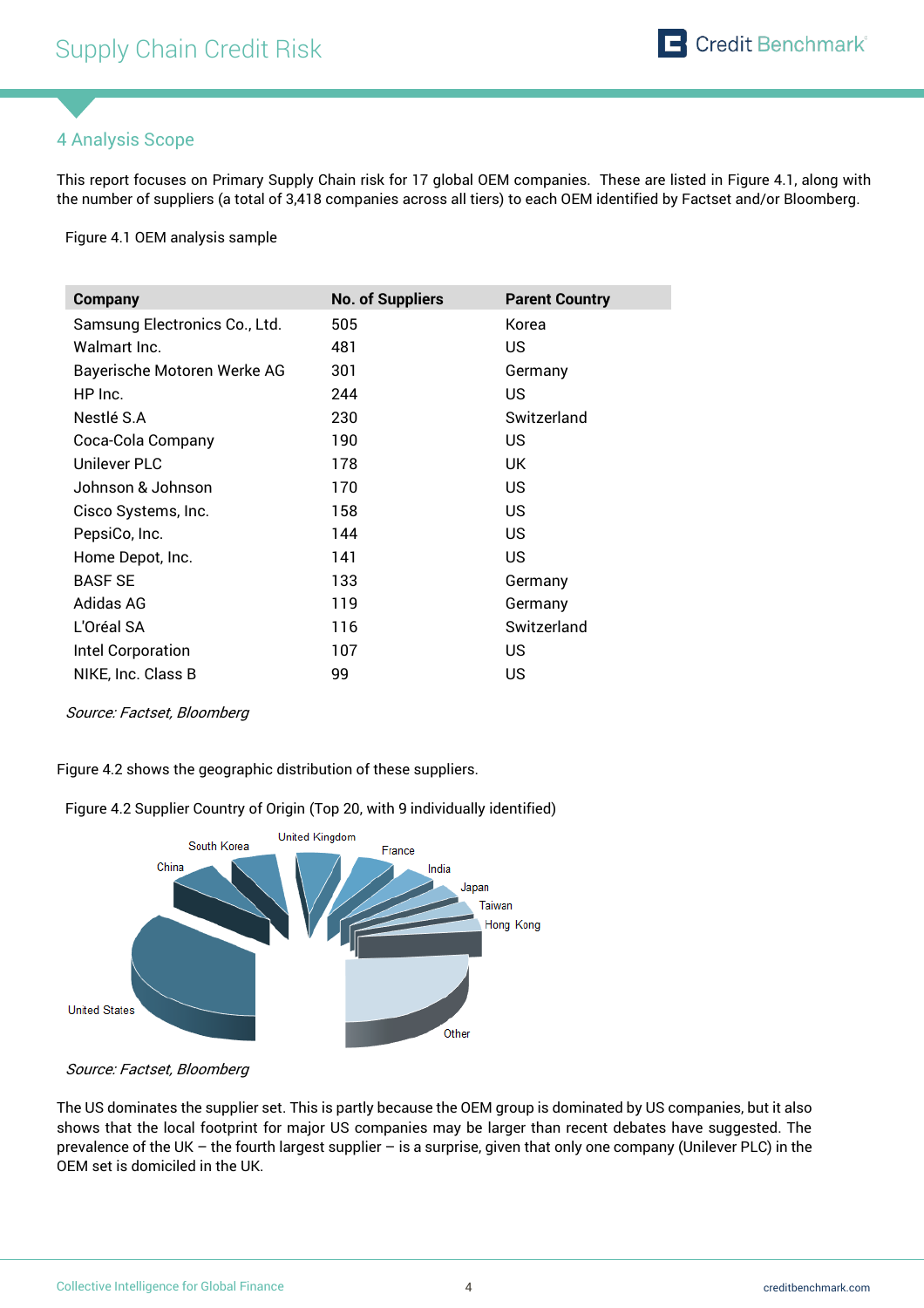Figure 4.3 shows the sector distribution of these suppliers.

### Figure 4.3 Supplier Sectors (Top 20)



#### Source: Factset, Bloomberg

Semiconductors, Electronic Components, Equipment, Instruments and Products represents 14%. Information Technology and Software (Packaged and Internet) account for 13%. Real Estate in various forms is another 7.5%. Advertising and Marketing represents 3%. The largest single category – Information Technology – makes up just 5%.

This diversity mainly reflects the broad business mix of the OEM companies in this study, but it also shows the wide ranging impact that an OEM failure can have across a broad range of different industries.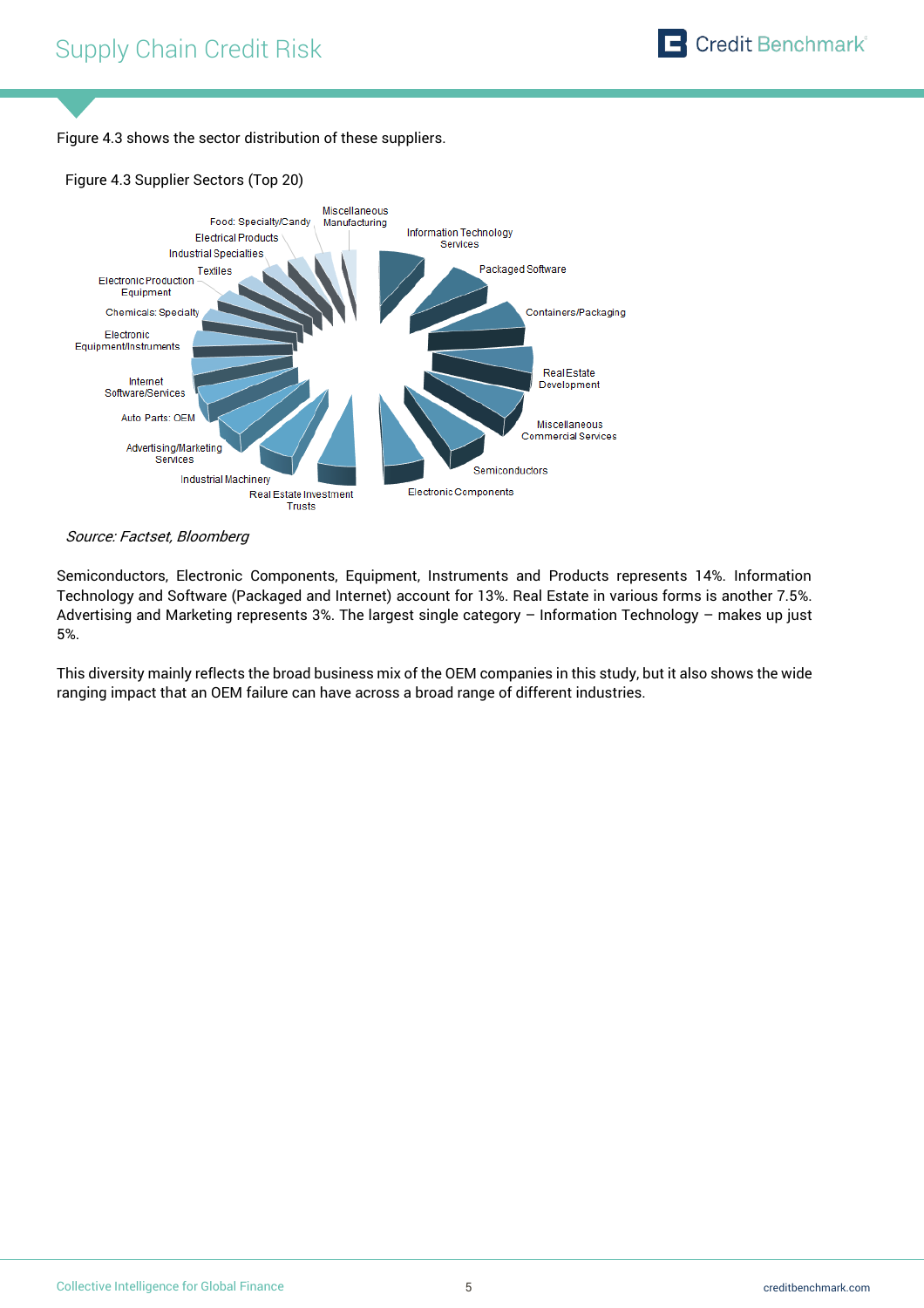## 5 Supply Chain Credit Risk for OEM supplier sample

Bank-sourced credit data covers a sample of 738 companies, representing 15% - 30% of these suppliers, depending on the individual OEM. This data provides an indication of the range of credit risks in each OEM supply chain, with the caveat that it is a sample rather than the full coverage. Figure 5.1 shows the distribution of credit risk for the unions set of all suppliers in the bank-sourced sample.



Figure 5.1 Distribution of Median Credit Risk for OEM Supplier Samples

The majority (59%) of the suppliers in each OEM sample are investment grade. A very small number are in the **b** or **c** categories, and this may be unavoidable if they are the only producers of key components or raw materials. They will, however, represent potential weak links in some supply chains.

Figure 5.2 shows the detailed credit risk distribution across the supplier sample. The height of the blue bars represents the percentage of the relevant OEM supplier sample in each of the seven main credit categories.

Figure 5.2 Credit Risk distribution for combined OEM supplier sample



#### Source: Factset, Bloomberg, Credit Benchmark

A minority of these OEM companies have material numbers of non-investment grade suppliers (**bb** or less) in their supply chain. But (based on the CB supplier samples), most OEM companies in this study **primarily** use investment grade suppliers.

Source: Factset, Bloomberg, Credit Benchmark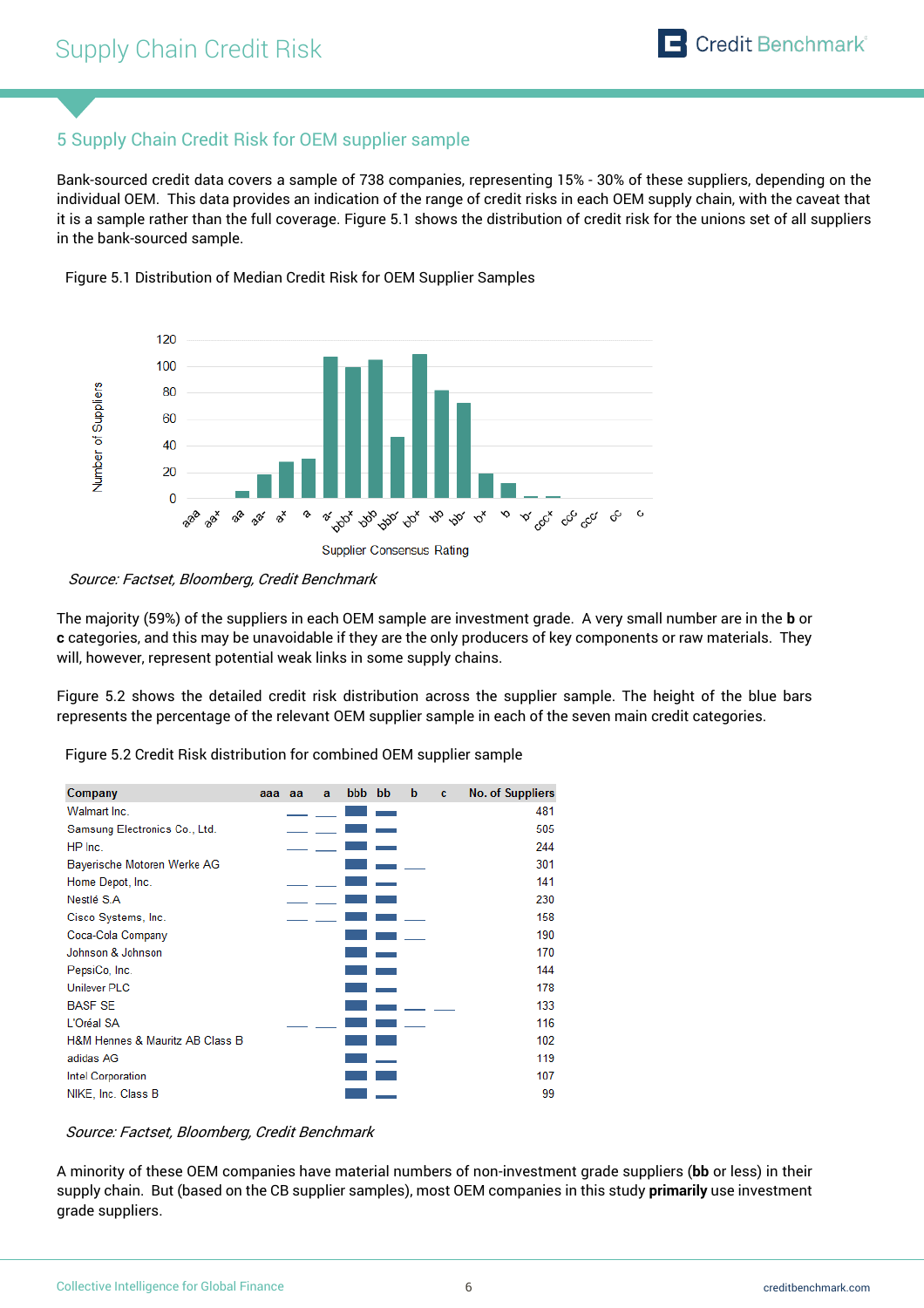## 6 Supply Chain Interconnections

Many of the suppliers in the sample group deal with more than one of the OEMs in this study. This is not surprising, but it also raises the interesting issue that some suppliers may be revealed to be key players in the supply chain for a diverse set of OEMs.

Figure 6.1 shows the distribution of suppliers who deal with more than one of the 17 OEMs in this sample.



Figure 6.1 Supply chain interconnections between OEMs

#### Source: Factset, Bloomberg

Of the sample (which represents about 20% of the full OEM supply chain), there are 190 suppliers who supply two of the OEMs; and 73 who supply three. There are 17 who supply 5 of the OEMs, and 3 who supply 10. 3 companies supply 12 or more of the OEMs.

Figure 6.2 lists the companies which supply 8 or more OEMs.

Figure 6.2 Single companies (in supplier sample) that supply multiple common OEMs

| Company                        | No. of OEMs | <b>Country</b> | <b>Industry</b>          |
|--------------------------------|-------------|----------------|--------------------------|
| MDC Partners, Inc.             | 14          | US             | <b>Consumer Services</b> |
| Ascential PLC                  | 13          | UK.            | <b>Consumer Services</b> |
| Interpublic Group of Cos. Inc. | 12          | US             | <b>Consumer Services</b> |
| Sodexo SA                      | 10          | France         | Industrials              |
| Standex International Corp.    | 10          | US             | Misc. Manufacturing      |
| WPP PLC                        | 10          | UK             | <b>Consumer Services</b> |
| Esco Technologies Inc.         | 9           | US             | Industrials              |
| Indorama Ventures Ltd.         | 9           | Indonesia      | Chemicals                |
| Berry Global Group Inc.        | 8           | US             | <b>Consumer Services</b> |
| Smurfit Kappa Group PLC        | 8           | Ireland        | <b>Basic Materials</b>   |

This list includes a number of firms involved in advertising, marketing, communications and business intelligence; as well as major providers of packaging. But it also includes companies such as Standex and Esco whose core business aims to provide diversified supply chain elements. Such companies are deliberately positioned within the supply chain and have designed their businesses to diversify the risk that they represent to any one OEM. The irony is that they have succeeded to the point where they are used by most of these OEMs.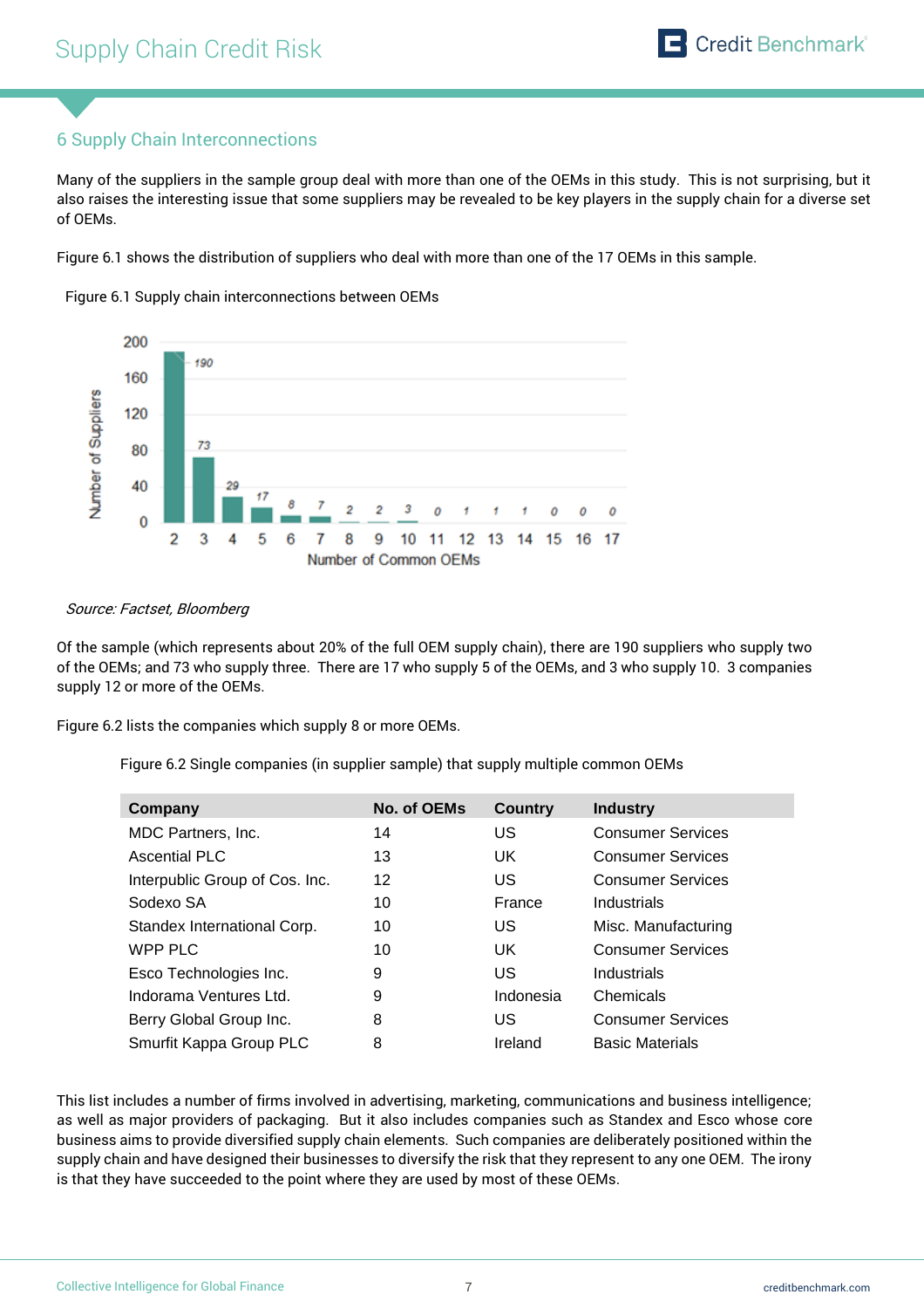## 7 Case Study: Boeing 787 Dreamliner

The Boeing 787 Dreamliner entered service in 2011 after a 3-year delay. As a large-scale collaboration between many suppliers, it has suffered a disproportionate share of supply chain problems and these have resulted in the model being grounded at least once.

But it has also set new standards in passenger comfort and is seeing repeat orders from a growing list of airlines. The delays, write-offs and production problems have been a financial headache for Boeing as well as for their key suppliers (who have had to recall and redesign various components) but these could be viewed as the inevitable costs of a major collaborative project representing a step change in aircraft design. Figure 7.1 shows the main Tier 1 suppliers and Figure 7.2 shows the credit distribution for most of these companies where bank-sourced data is available.



Figure 7.1 Boeing 787 Dreamliner: Tier 1 Suppliers Figure 7.2 Credit Distribution for Tier 1 Dreamliner Suppliers



The credit distribution of the Dreamliner Tier 1 suppliers is mainly in the high quality categories. Bank-sourced data shows that more than 80% of these companies are viewed as investment grade; and unusually, the distribution has not changed in the past 12 months.

This suggests that when supply chain issues arise across well managed and financially strong companies, they typically have the resources to correct the problem and maintain their credit rating; if this large, collaborative project has a long and financially successful life expectancy, some of the Dreamliner suppliers could see their consensus credit ratings improve further. Success could be seen as compensation for their persistence during the difficult early stages of a complex supply chain project; an established and robust supply chain creates a significant barrier to entry.

Boeing has, however, learnt from the Dreamliner experience. For the 777X model, a number of supply components and processes have been brought back in-house and supplier management has become draconian. It will be interesting to see how this approach balances the risks of an integrated supply process against the frustrations of a diverse one.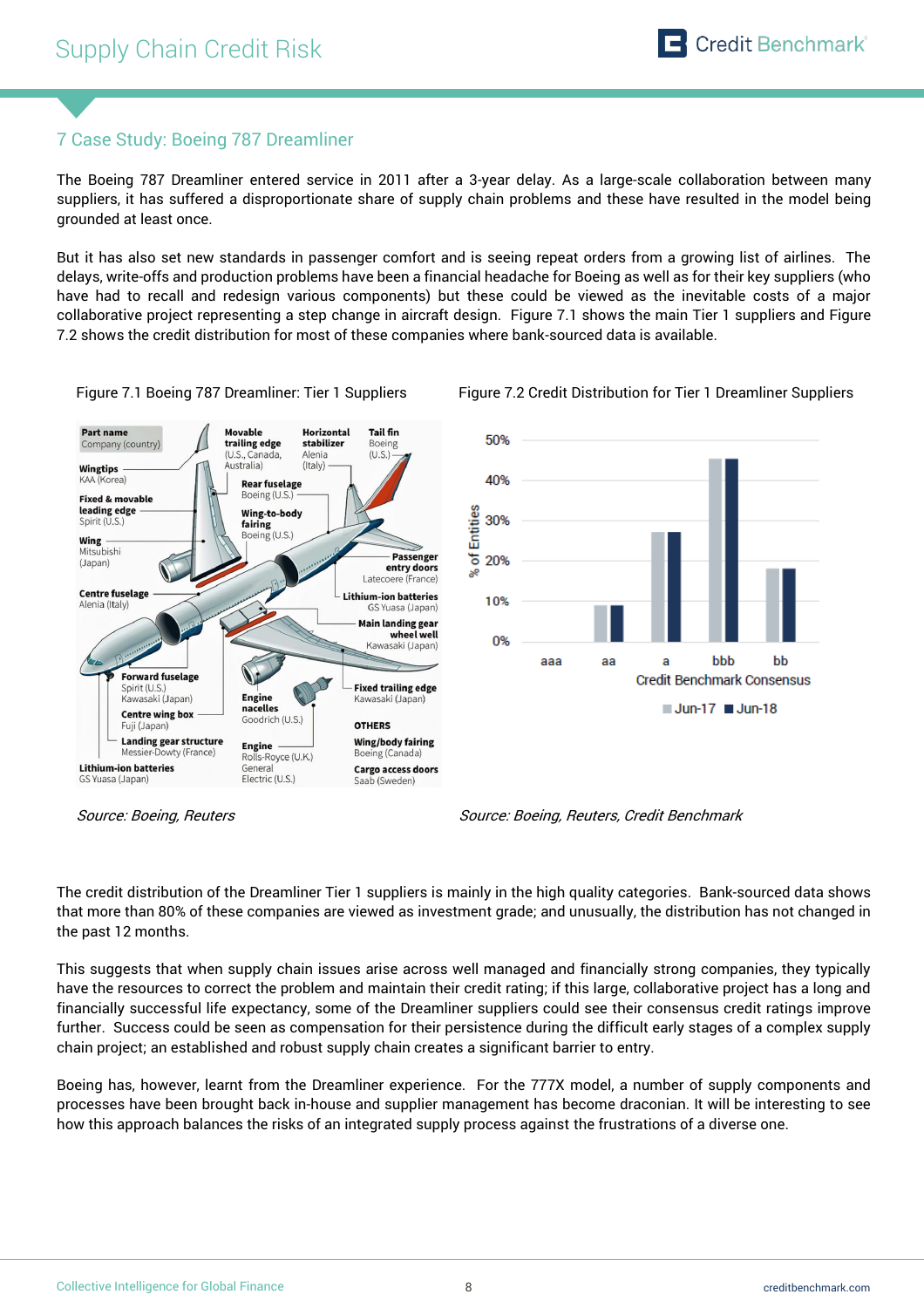## 8 Case Study: Auto Parts Supply Chain risk

The global Automotive industry continues to grow but in an increasingly uncertain environment. Tariffs, environmental concerns, self-driving software and long-distance electric vehicles are all pushing auto companies to innovate. This entails major changes in their supply chains, with significant impacts on their suppliers.

This has prompted a wave of mergers and acquisitions, which has had the effect of improving the average credit quality across the sector.

Figure 8.1 shows the credit trend since late 2016.

Figure 8.1 Credit Trends across the Auto Supply Chain



#### Source: Credit Benchmark

Credit quality improved steadily from early 2017 until early 2018, although recent data shows a stabilization. The volatility of the Auto Supply chain aggregate shows a dramatic drop.

Figures 8.2 and 8.3 show the monthly credit movements as well as the credit distribution for this sector.



Figure 8.2 Auto Parts: Credit Quality Movements Figure 8.3 Auto Parts: Credit Quality Distribution



Source: Credit Benchmark Source: Credit Benchmark

In Figure 8.2, each improvement or deterioration represents 0.5 of a CBC notch. Until recently, the number of improvements matched or exceeded the number of deteriorations; the balance appears to be shifting towards deterioration. Figure 8.3 shows that, over the period March 2017 to March 2018, the proportion of auto supply chain companies in categories **aa** and **bbb** increased and the proportion in categories **a** and **b** decreased. Despite these mixed trends, over the whole period the sector has made the transition to investment grade. However, if latest trends continue, this may be set to reverse.